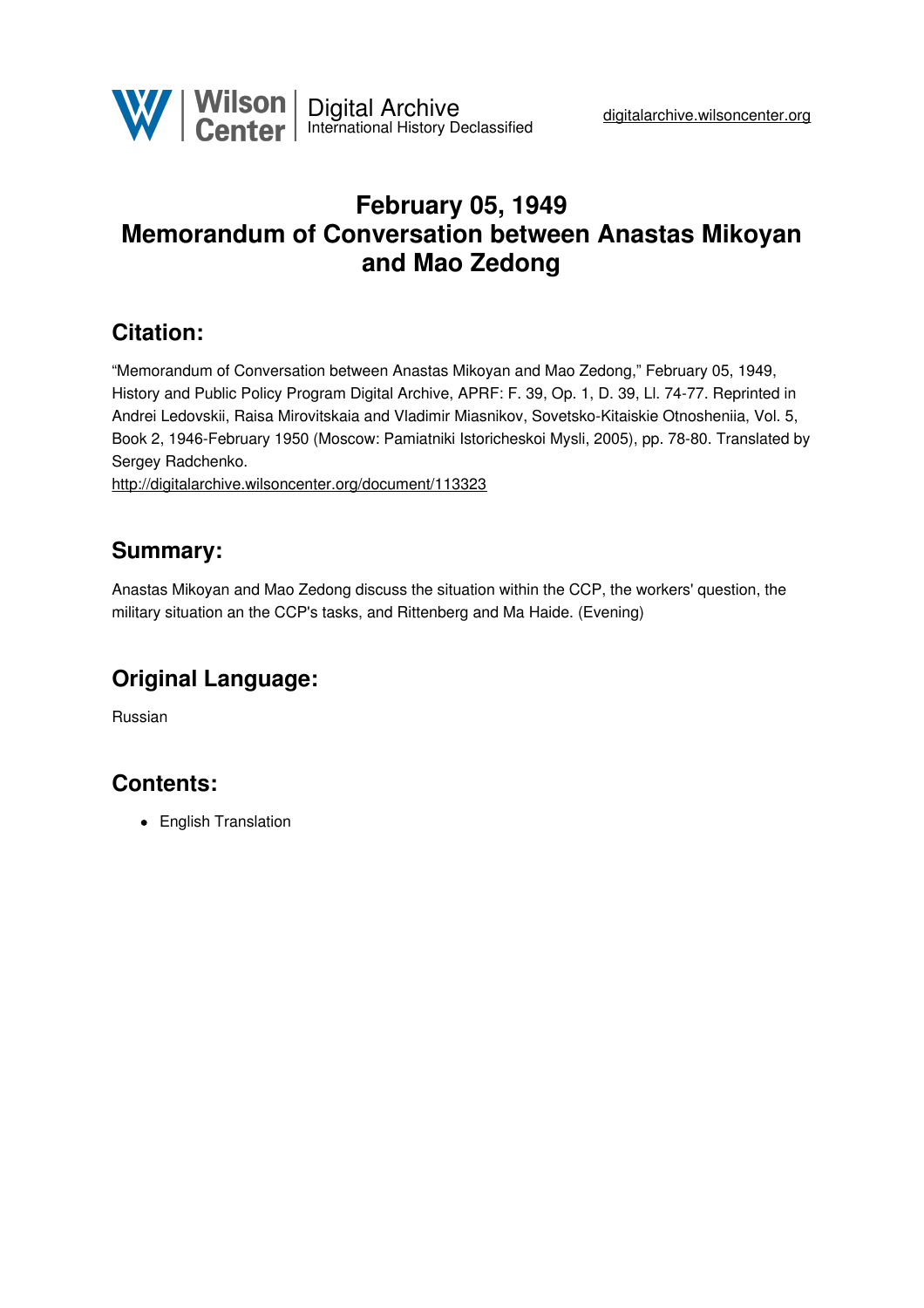On the evening of 5 February 1949 another meeting with Mao Zedong took place in the presence of CCP CC Politburo members Zhou Enlai, Liu Shaoqi, Ren Bishi and Zhu De, and the interpreter Shi Zhe, c[omrade]s I[van]. V. Kovalev and E.F. Kovalev

### ON THE SITUATION WITHIN THE PARTY

Mao Zedong continued the conversation begun earlier that day about the situation within the party. He stressed once again that during the period of in-party struggle with the leftists and rightist opportunists in the Soviet areas up to 9/10 of the territory and members of the com[munist] party were lost.

In the course of 1941-1945, the consciousness of the members of the party rose substantially and this prepared the ground for calling the united 7th Congress of the CCP in 1945. The political program, adopted by the Congress, is currently being implemented and on its basis the organizational, political and ideological unity of the CCP was reached. It is true, Mao Zedong said, one can still observe in the ranks of the party a lack of discipline and elements of anarchy, but these are merely rare instances, on the whole there are no competing opinions and groupings in the party. Thereby we prepared ourselves to come out onto the modern political arena as a unified party. Otherwise it would be difficult for us to work. The intelligentsia does not compete with us. The Guomindang is still competing with us but its weight ratio in politics is becoming smaller and smaller.

#### THE WORKERS' QUESTION

Using a pause I conveyed the content of the telegram from comrade Filippov on the workers' question. I said that one should not prohibit strikes, otherwise the CCP may lose the trust of workers. The significance of the working class in the revolution is determined not by its quantity, I said, but by the fact that it is a new class, the carrier of the most progressive ideas. The future belongs to the working class. Its significance in the society will grow unstoppably.

The question that one should not prohibit strikes caused a noticeable bewilderment on the part of Mao Zedong and the present members of the CCP CC Politburo. On the whole telegrams with recommendations on the work among workers, youth, women and on the preparation of the Chinese cadres, the content of which was conveyed by me to Mao Zedong and the Politburo members, made a good impression. When they were related, Mao Zedong and the members of the Politburo uniformly nodded in agreement, and Mao Zedong said that the suggestions will be carried out.

#### THE MILITARY SITUATION AND THE CCP'S TASKS

Then Mao Zedong turned to recounting the military situation and the tasks of the CCP. He separated the military situation into two stages.

- 1. The Civil War at the present time
- 2. Defense measures after the Civil War.

Speaking of the civil war at the present time, Mao Zedong said that the most terrible time has been left behind, the period of large operations may be considered finished. Now purely military operations are gradually being replaced by the peace offensive on large Guomindang centers. As an example he cited the peaceful resolution of the advance on Beiping, where Fu Zuoyi's forces were under offer to surrender. He said that we will not conduct large operations near Nanjing, Hankou, Shanghai and Canton. However, Mao Zedong said, this does not mean that we are not conducting any preparations at all for further offensive operations. We are facing great difficulties on this road, mainly of the financial character. Military expenses unfavorably reflect on the prices and lead to inflation. One should take into account that we never had such a huge army and never conducted such large operations as now. Of course this leads to great expenses, which reflect on